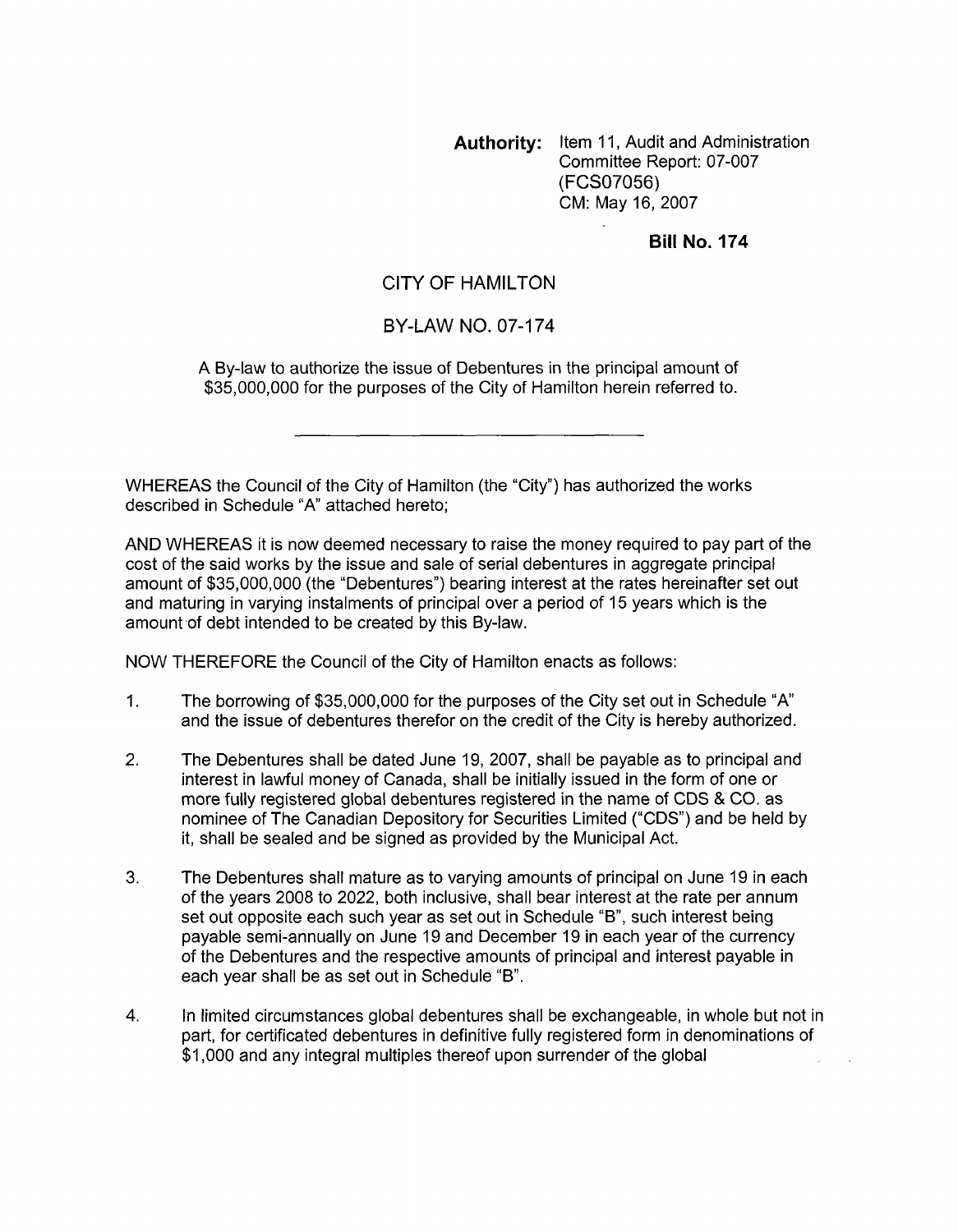debentures to the Treasurer of the City. Definitive debentures shall have the same benefits and be subject to the same terms and conditions as the global debentures (except insofar as they specifically relate to the global debentures), shall be registered in such names and in such denominations as CDS shall direct and shall be delivered as directed by the persons in whose names such definitive debentures are to be registered. The definitive debentures shall be in fully registered form, payable as to principal at any branch in Canada of the bank designated therein with provision for payment of interest by cheque sent by post to the registered address of the registered holder or if authorized in writing by electronic transfer, and upon at least 30 days written notice to the Treasurer of the City may be exchanged at the office of the Treasurer of the City without charge by the City, for a debenture or debentures of the City of an equal aggregate principal amount in fully registered form in the denominations of \$1,000 and any integral multiple thereof, bearing the same rate of interest and maturing on the same date as, and carrying all unmatured interest obligations of the debenture or debentures so exchanged.

- **5.** For the payment of the principal of and interest on the Debentures as and when the same respectively become due and payable there shall be levied and raised in each year of the currency of the Debentures by a special rate sufficient therefor over and above all other rates on the rateable property in the City, at the same time and in the same manner as other rates, the sums of principal and interest falling due on the Debentures in such year as set out in the last column of Schedule "B", provided that no greater rate shall be levied in any year for such purpose than is required after taking into account moneys available for such purpose from any other source.
- 6. Schedules "A" and "B" attached hereto are hereby declared to be and to form part of this By-law.

PASSED AND ENACTED this 13th day of June, 2007.

. Fred Eisenberger Mayor

Ŕose. ăterini

Acting City Clerk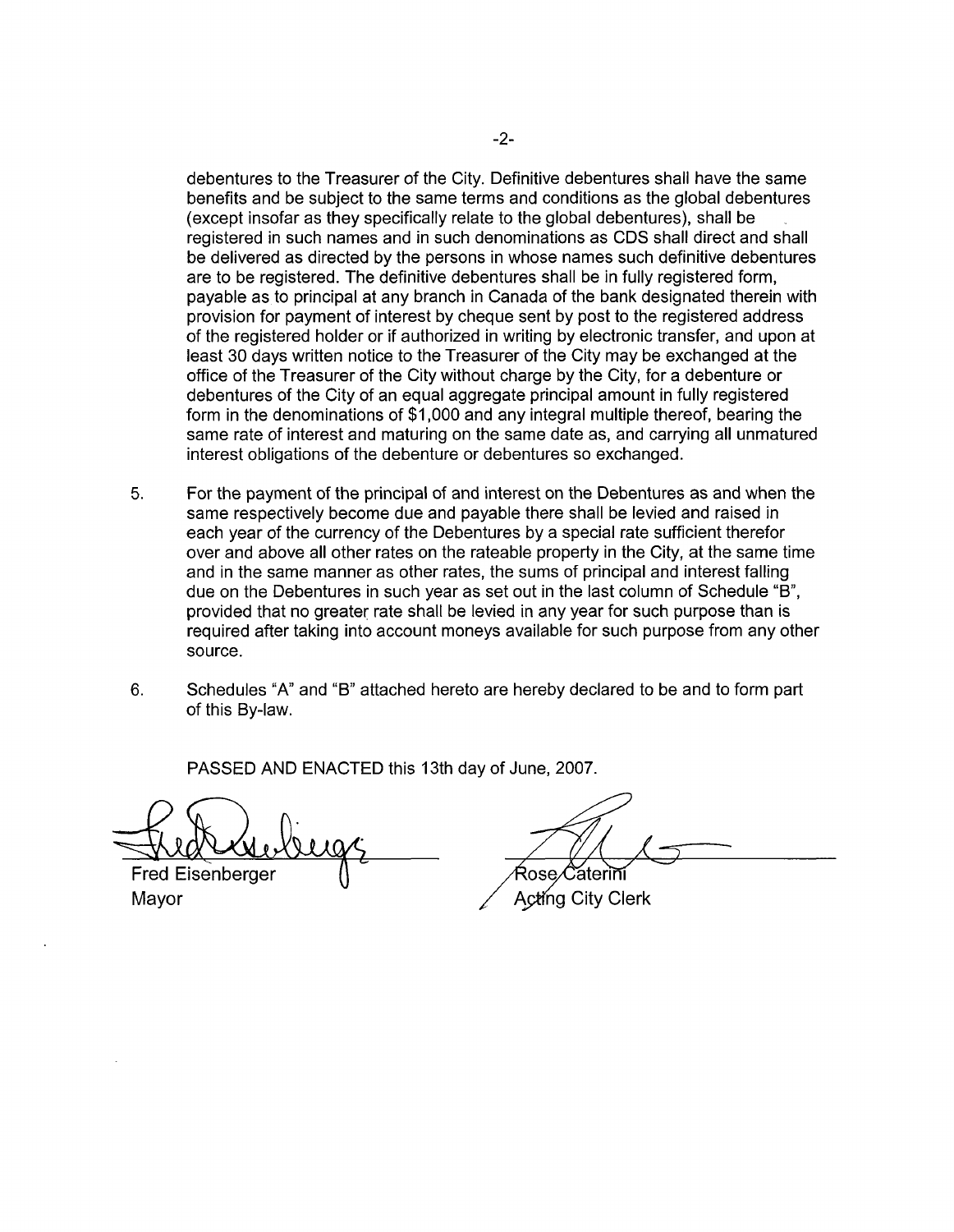#### CITY OF HAMILTON SCHEDULE "A" TO BY-LAW NO. 07-174

| Project ID | Project                                                 | Term                               | <b>Budget</b> | Debentures    | Debentures            | Outstanding   | Debentures to   |
|------------|---------------------------------------------------------|------------------------------------|---------------|---------------|-----------------------|---------------|-----------------|
|            |                                                         |                                    | Approval      | Authorized    | <b>Issued to Date</b> | Authorization | be Issued       |
|            |                                                         | Years                              | Үеаг          | S             | \$                    | S             | S               |
| 6000051001 | Wentworth Lodge Reconstruction - Phase II-IV            | 15                                 | 2002 & 2005   | 21,814,000.00 | 949,000.00            | 20,865,000.00 | 20,865,000.00   |
| 7100354104 | Sir Winston Churchill Recreation Centre Refurbish       | $\overline{15}$<br>$\overline{15}$ | 2004          | 889,960.00    | 0.00                  | 889,960.00    | 889,960.00      |
| 4409954044 | 1999 Park Development                                   |                                    | Pre-2001      | 125,000.00    | 0.00                  | 125,000.00    | 122,883.05      |
| 5120391303 | Glanbrook Landfill-Building Addition                    | $\overline{15}$                    | 2003          | 150,000.00    | 0.00                  | 150,000.00    | 150,000.00      |
| 5120391304 | Dundas Transfer Station Weigh Scale Installation        | $\overline{15}$                    | 2003          | 150,000.00    | 0.00                  | 150,000.00    | 150,000.00      |
| 5120292130 | Assess & Rehabilitate Former West Hamilton Landfill     | $\overline{15}$                    | 2002 & 2003   | 150,000.00    | 0.00                  | 150,000.00    | 150,000.00      |
| 5120290121 | Glanbrook Landfill Roadway Construction                 | $\overline{15}$                    | 2003 & 2003   | 80,255.00     | 53,000.00             | 27,255.00     | 27,252.68       |
| 5120194108 | Video Surveillance System                               | $\overline{15}$                    | Pre-2001      | 66,200.00     | 0.00                  | 66,200.00     | 66,186.67       |
| 4030453444 | <b>Tree Planting Program</b>                            | $\overline{15}$                    | 2004          | 1,200,000.00  | 0.00                  | 1,200,000.00  | 1,200,000.00    |
| 4030310001 | Annual Bridge & Culvert Replacement - 2003              | $\overline{15}$                    | 2003          | 1,600,000.00  | 0.00                  | 1,600,000.00  | 1,541,950.67    |
| 4030310016 | Install Street Lights Various Locations                 | $\overline{15}$                    | 2003          | 200,000.00    | 0.00                  | 200,000.00    | 200,000.00      |
| 4030315019 | Annual Traffic Controller Installation                  | $\overline{15}$                    | 2003          | 365,100.00    | 0.00                  | 365,100.00    | 365,075.77      |
| 4030320390 | <b>Upgrade Material Storage Sites</b>                   | $\overline{15}$                    | 2003          | 100,000.00    | 0.00                  | 100,000.00    | 91,000.00       |
| 4030355369 | Specific Area Transportation Plans                      | $\overline{15}$                    | 2003          | 210,000.00    | 0.00                  | 210,000.00    | 210,000.00      |
| 4030410001 | Annual Bridge & Culvert Replacement Program             | $\overline{15}$                    | 2004          | 380,000.00    | 0.00                  | 380,000.00    | 380,000.00      |
| 4030410003 | Annual Engineering & Utilities Replacement              | $\overline{15}$                    | 2004          | 88,210.00     | 0.00                  | 88,210.00     | 88,206.96       |
| 4030410006 | Annual Minor Construction Program                       | $\overline{15}$                    | 2004          | 324,000.00    | 0.00                  | 324,000.00    | 323,490.79      |
| 4030411224 | Annual Sidewalk Replacement Program                     | $\overline{15}$                    | 2004          | 234,000.00    | 0.00                  | 234,000.00    | 233,557.32      |
| 4030411225 | Annual Geotech Investigation                            | 15                                 | 2004          | 159,000.00    | 0.00                  | 159,000.00    | 158,626.38      |
| 4030414010 | Annual Pedestrian Signals Installation                  | $\overline{15}$                    | 2004          | 233,000.00    | 0.00                  | 233,000.00    | 232,696.78      |
| 4030415019 | Annual Traffic Controller Installation                  | $\overline{15}$                    | 2004          | 280,000.00    | 0.00                  | 280,000.00    | 279,776.19      |
| 4030417152 | Annual Roadside Substandard Drainage Repairs            | $\overline{15}$                    | 2004          | 447,000.00    | 0.00                  | 447,000.00    | 446,908.85      |
| 4030417384 | Annual Guiderail Upgrade Program                        | $\overline{15}$                    | 2004          | 340,100.00    | 0.00                  | 340,100.00    | 340,045.30      |
| 4030418479 | Bridge-185 Bay Reconstruction                           | $\overline{15}$                    | 2004          | 100,000.00    | 0.00                  | 100,000.00    | 100,000.00      |
| 4039711730 | Downtown Transportation Study                           | $\overline{15}$                    | Pre-2001      | 329,120.00    | 147,317.00            | 181,803.00    | 181,803.00      |
| 4039910942 | Downtown Initiatives Program                            | $\overline{15}$                    | Pre-2001      | 2,952,870.00  | 2,062,000.00          | 890,870.00    | 890,862.17      |
| 4030311015 | <b>Annual Resurfacing Program</b>                       | $\overline{15}$                    | 2003 & 2004   | 5,236,910.00  | 4,661,296.00          | 575,614.00    | 572,117.00      |
| 4030014013 | Annual Reflectorized Signs Pavement Installation        | $\overline{15}$                    | Pre-2001      | 352,981.00    | 201,981.00            | 151,000,00    | 151,000.00      |
| 4030111257 | Upper Wellington - Conc. to Fennell Road Reconstruction | $\overline{15}$                    | 2001          | 650,000.00    | 0.00                  | 650,000.00    | 650,000.00      |
| 4030118126 | Mount Albion Bridge No 1516 Reconstruction              | $\overline{15}$                    | 2001          | 100,000.00    | 30,000.00             | 70,000.00     | 70,000.00       |
| 4030255274 | Comp Transportation Master Plan                         | $\overline{15}$                    | 2002          | 390,000.00    | 0.00                  | 390,000.00    | 390,000.00      |
| 4030212218 | Kitty Murray Hwy 53 to North of Hwy 53 Reconstruction   | $\overline{15}$                    | 2002          | 334,000.00    | 37,790.00             | 296,210.00    | 296,210.00      |
| 4030255272 | Bridges' Master Plan                                    | $\overline{15}$                    | 2002          | 40,000.00     | 0.00                  | 40,000.00     | 40,000.00       |
| 4030312367 | Rymal - Up James to W5 Reconstruction                   | $\overline{15}$                    | 2003 & 2004   | 780,000.00    | 0.00                  | 780,000.00    | 780,000.00      |
| 4030320386 | James-John 2Way Conversion Phase 2                      | $\overline{15}$                    | 2003          | 290,000.00    | 0.00                  | 290,000.00    | 290,000.00      |
| 4030320387 | Traffic Signal System Retiming Program                  | $\overline{15}$                    | 2003          | 120,000.00    | 0.00                  | 120,000.00    | 120,000.00      |
| 4030320388 | Annual Graffiti Removal Program                         | $\overline{15}$                    | 2003          | 155,320.00    | 0.00                  | 155,320.00    | 155,320.00      |
| 4030320389 | Upper Ottawa-Salt-Sand Building Addition                | $\overline{15}$                    | 2003          | 182,000.00    | 0.00                  | 182,000.00    | 182,000.00      |
| 4030320391 | Wentworth -Salt-Sand Building Addition                  | $\overline{15}$                    | 2003          | 197,000.00    | 0.00                  | 197,000.00    | 197,700.00      |
| 4030320399 | Fennell-Auchmar Signal Installation                     | $\overline{15}$                    | 2003          | 175,000.00    | 0.00                  | 175,000.00    | 175,000.00      |
| 4030355368 | <b>EMME 2 Travel Demand Update</b>                      | $\overline{15}$                    | 2003          | 130,000.00    | 0.00                  | 130,000.00    | 130,000.00      |
| 4030411015 | Annual Resurfacing Program                              | $\overline{15}$                    | 2004          | 4,550,000.00  | 0.00                  | 4,550,000.00  | 180,000.00      |
| 4030418478 | Bridge 147 - Kenilworth Ave Reconstruction              | $\overline{15}$                    | .2004         | 648,000.00    | 0.00                  | 648,000.00    | 648,000.00      |
| 4030418481 | Bridge No 319 - Concession St Reconstruction            | $\overline{15}$                    | 2004          | 100,000.00    | 0.00                  | 100,000.00    | 100,000.00      |
| 4030418475 | Bridge 306 - Dundurn Street Reconstruction              | $\overline{15}$                    | 2004          | 100,000.00    | 0.00                  | 100,000.00    | 100,000.00      |
| 4030410016 | Annual Street Lighting Installation Program             | $\overline{15}$                    | 2004          | 431,690.00    | 0.00                  | 431,690.00    | 87,370.42       |
|            |                                                         |                                    |               |               |                       |               | \$35,000,000.00 |